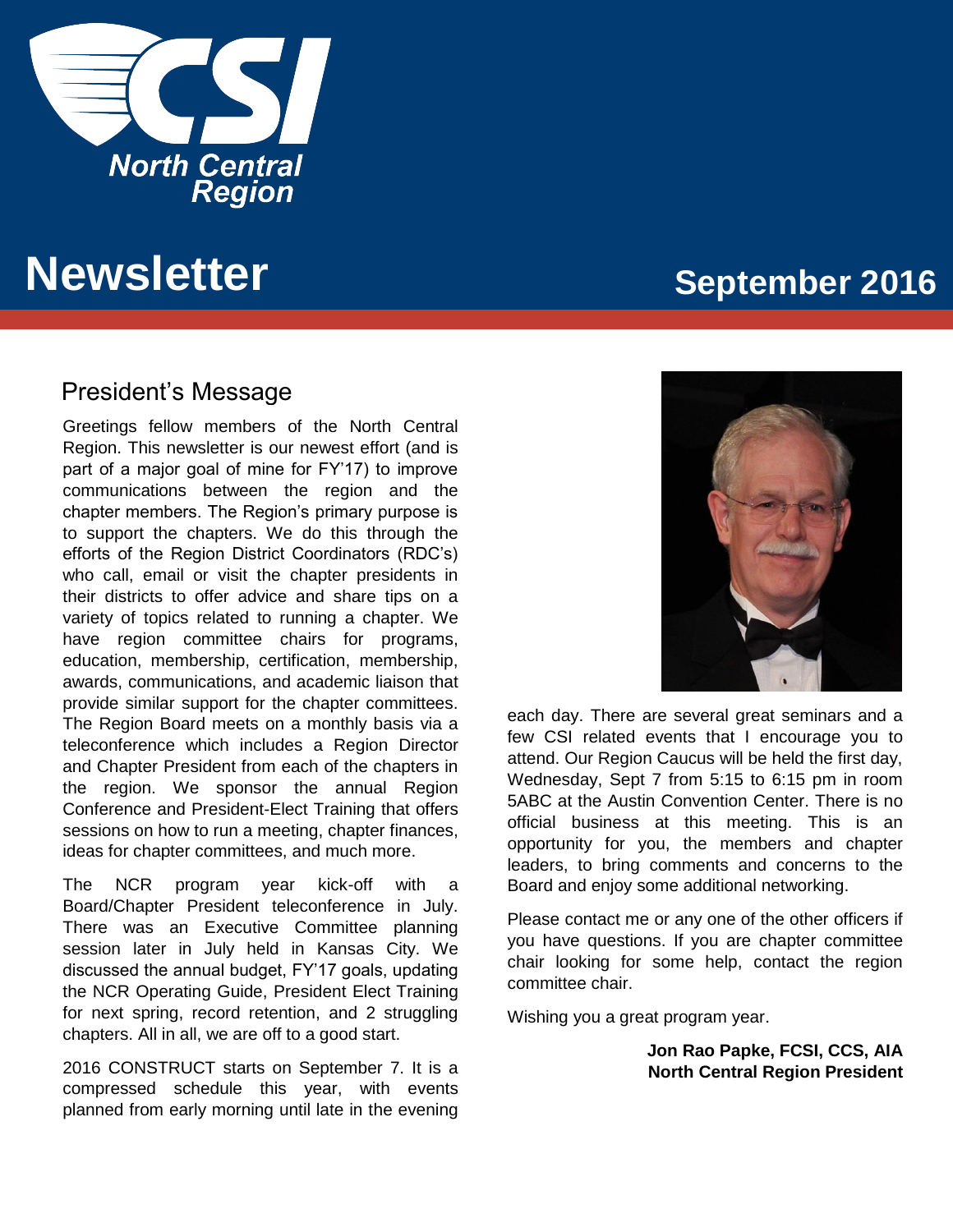### Director's Message

**North Central Region Central Region News**<br>information must be passed up to Institute or worse,<br>down to obenters and subsequently members. This I have long been uncomfortable with the perception of a hierarchy within CSI. One hears that down to chapters and subsequently members. This stands directly in opposition to the fact that our members, the owners of our association, sit firmly at the top of CSI's organizational chart.

Kudos to those who have acted on the desire to serve and lead, but please recognize that the assumption of responsibility by a few, however laudable, may facilitate the disengagement by the many. Disengagement is the precursor to withdrawal.

We cannot and must not accept the withdrawal of our members. Nor can we allow untold thousands of our fellow design and construction peers, current and future, to go uneducated in the rules, roles, and responsibilities of our industry. Our mutual success and satisfaction depend upon a shared sense of mission in our projects and in our careers.

Constructing and constantly renovating that sense of mission is the responsibility of every component of our association. Committees and chapters nurture relationships of shared effort among professionals from disparate fields; regions and Institute reflect our desire to build systems to ensure that all members receive maximum value regardless of location and resources.

We recognize that variations in that delivered value exist despite our best efforts. The many changes we are witnessing in our Organization's governance, staffing, leadership, and communi-



cation are purposefully directed at fostering a sense of belonging to a greater group. CSI members need to know they belong to, and have access to, a national association of like-minded volunteer professionals.

Efforts are being made in creating a uniform CDT curriculum for community colleges, strengthening our professional certifications, developing a body of career education programming, establishing an agile two-way communication among our members, and providing anticipated and demanded tools for **"creating an environment conducive to the development of our members' full professional potentials"**, as reads our new Board mission statement.

**JW Mollohan, CSI, CCPR, CEP, LEED GA Institute Director from North Central Region**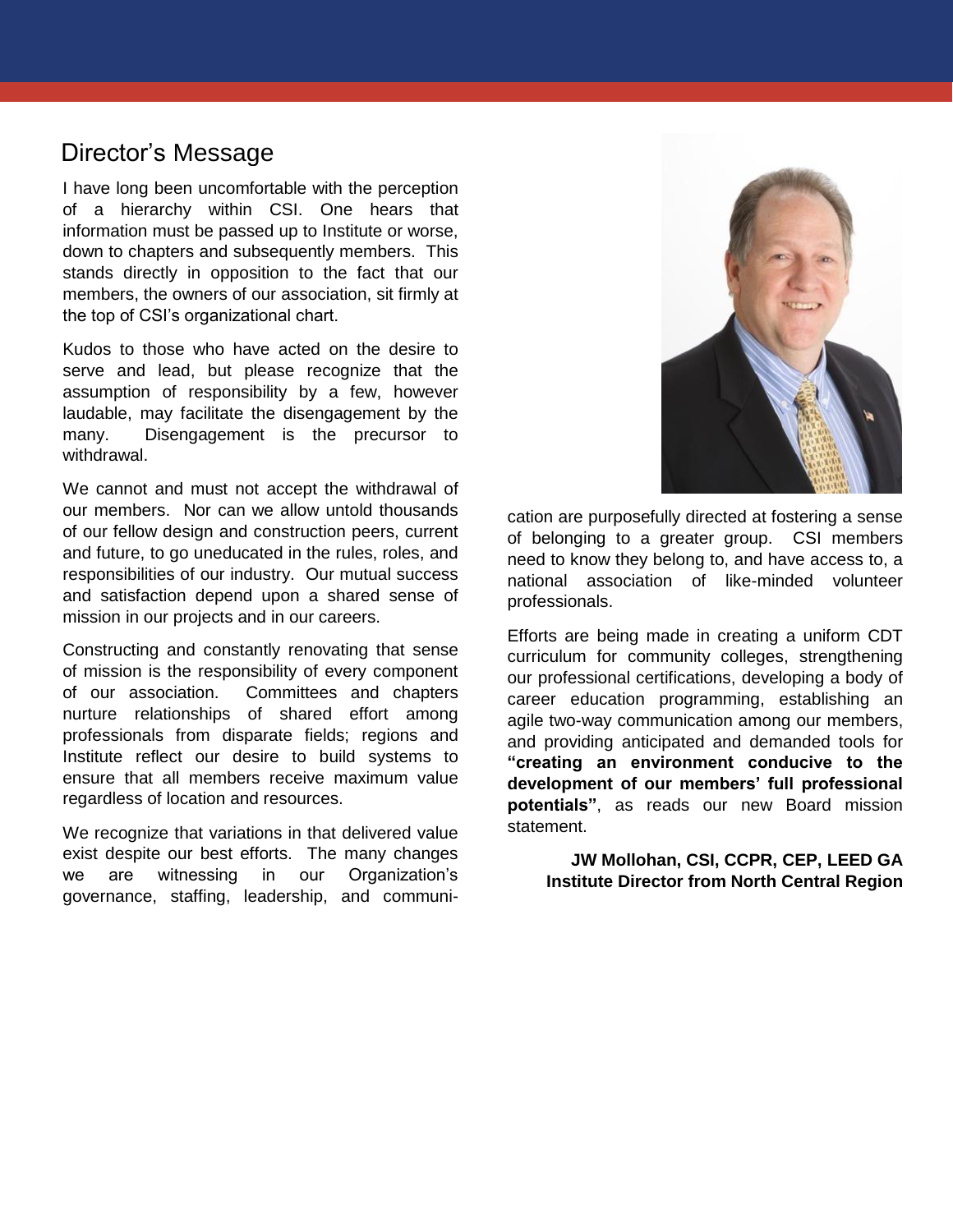### **New Distinguished Member from North Central Region**

elevated to Distinguished Membership by CSI Alan,<br>during CONSTRUCT 2016 Distinguished CSI's Sheldon Wolfe, RA, FCSI, CCS, CCCA, CSC will be during CONSTRUCT 2016. Distinguished Membership, CSI's most prestigious honor, is conferred on individuals who have performed distinguished services to the construction industry in fields of activity related to the purposes of CSI. Sheldon, a CSI member since 1987, was nominated by CSI's Minneapolis-St. Paul Chapter for his service to the industry in numerous fields and advancing the mission of CSI at local, regional and national levels.

### **New Fellow from North Central Region**

Alan Itzkowitz, CSI, CCS, CCCA will be elevated to Fellow of the Institute during CONSTRUCT 2016. Alan, a member since 1987, was nominated by CSI's Chicago Chapter and selected by CSI's Jury of Fellows in recognition of his accomplishments in advancing construction technology, improving construction specifications, educating people in the construction industry and advancing the goals of the Institute.

### **Jerry Putnam Elected Institute Vice President**

Jerry Putnam, RA, FCSI, CCS of the Minneapolis-St. Paul Chapter has taken a seat on the Institute board as Vice President, for a term expiring in 2018. Jerry has been a member since 1990.

# **Committee News**

### Membership Committee: Membership Matters

Membership relies on programs: Good programs bring in guests and guests are potential members. Think carefully about programs. Avoid offering "lunch 'n' learns". Instead, look for topics that only CSI can offer! Think Construction Documents or panel discussions involving all participants in a project!

> **Lynn Javoroski, CCS, LEED AP, SCIP Membership Chair**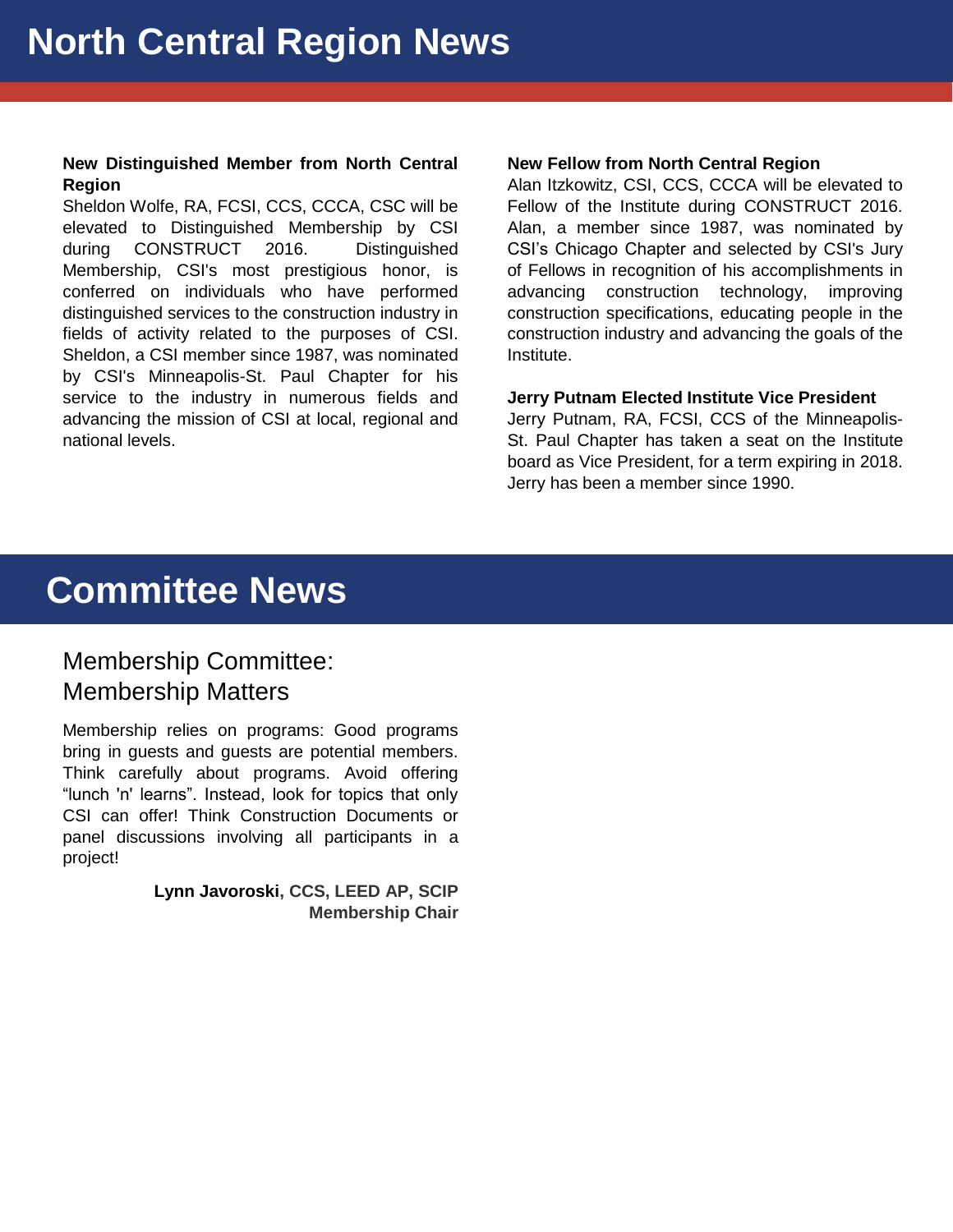### **CSI North Central Region Contacts**

# **2016-17 Officers**

**President**

Jon Papke jon.papke@target.com (612) 761-1594

**Secretary** Kim Diehls kdiehls@outlook.com **President Elect** 

Andrea Zawodny andrea.zawodny@hok.com (816) 472-2125

**Immediate Past President** Michael Coan mcoan@pacvacn.com (417) 429-0577

**Treasurer** Jarrod Mann Jarrod.mann@pec1.com (785) 842-6464

### **2016-17 Chapters' Region Directors**

**Central Illinois** Deb Naught den@klingner.com (217) 223-3670

**Chicago** Matt Nordloh mattn@integratingproducts.com (312) 833-8287

**Fox River Valley** David Atkins David.atkins@aecom.com (920) 406-3145

**Kansas City** Andrea Zawodny andrea.zawodny@hok.com (816) 472-2125

**Milwaukee** Lynn Javoroski lynnjav@gmail.com

**Northern Illinois** Fred Burr fburr911@sbcglobal.net (708) 302-3786

**Twin Ports** Todd Johnson todd.johnson@lafarge.com (218) 348-7041

**Central Iowa**

Charles Janson chuckj@dscdg.com (515) 681-4183

**Crandic** Paul Nichols pnichols@rohrbachassociates.com (319) 338-9311

**Greater Saint Louis** Gina Ravens gina.ravens@h-gsales.com (314) 218-3876

**Madison** Ross Mori rmori@trachte.com (608) 837-7899

**Minneapolis-Saint Paul** Pam Jergenson pjergenson@inspec.com (763) 546-3434

**Red River Valley** Jim Cole jcole@zbarch.com (701) 280-0187

**Central Missouri** Susan Hart shart@huebertbuilders.com (573) 449-4996

**Flint Hills** Deborah Corr deborah@corrworks.com

**Illowa** Greg Ward Greg.ward@stetsons.com (309) 788-8412

**Mid Kansas** Clark Simpson clarks@pbawichita.com (316) 262-7400

**Nebraska** Dennis Schwieger dschwieger@cox.net

**Southwest Missouri** Mike Nesbitt mnesbitt@nesbittconstruction.com (417) 866-6199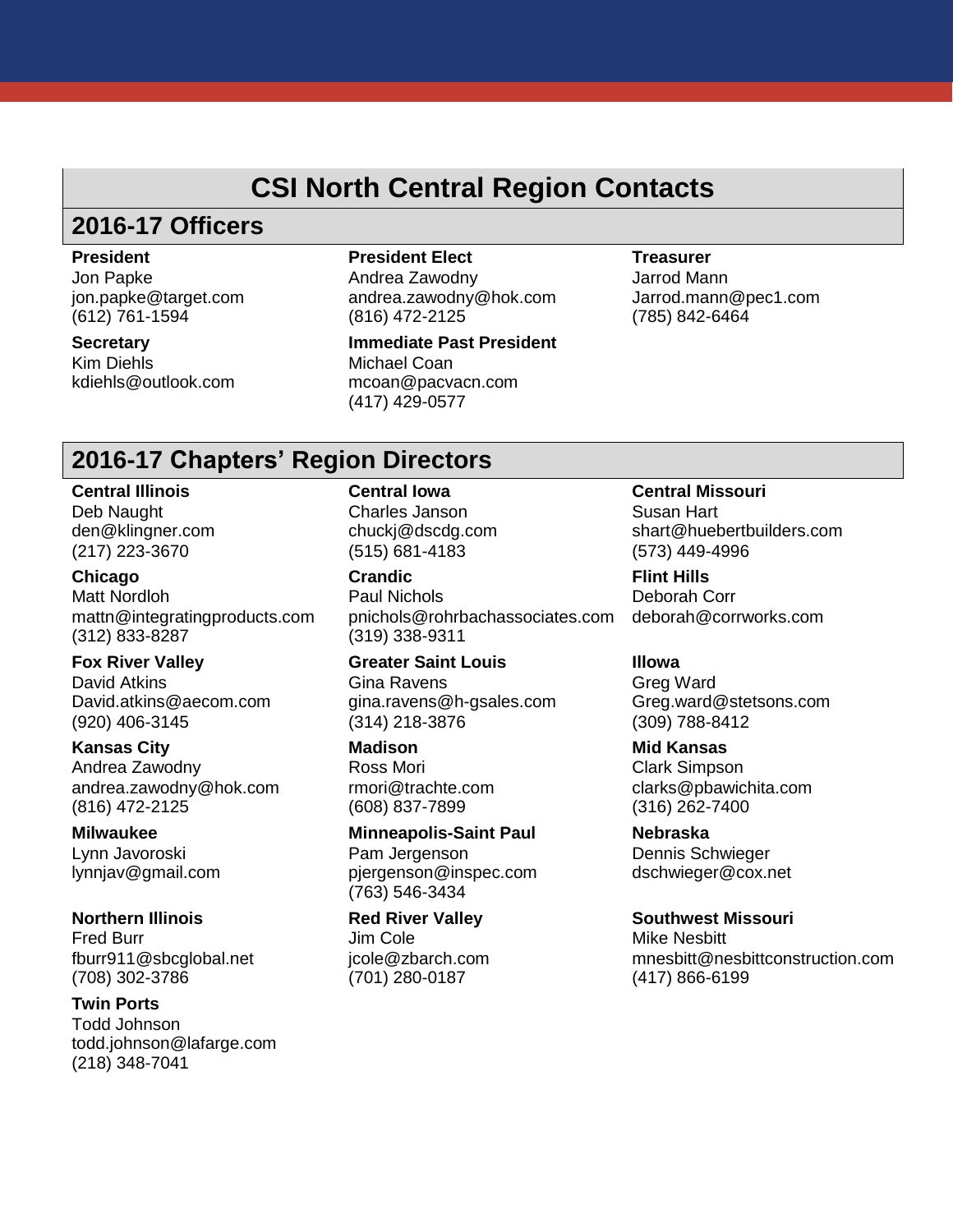## **CSI North Central Region Contacts**

### **2016-17 Institute Director**

**CSI Institute Director<br>J. W. Mollohan** J. W. Mollohan JW.Mollohan@dryvit.com (913) 238-1420

### **District Coordinators**

**North East District** Gerard Capell gcapell@wi.rr.com (414) 962-4638

**South West District** Laura Jean Derrick laurajean@studioathalltown.com (417) 863-1530

**South East District** Fred Burr fburr911@sbcglobal.net (708) 302-3786

**North West District** Kermit Duncan kermit.duncan@kda-pa.com (612) 685-3030

**Central District** Larry Reimnitz lreimnitz@ymail.com

### **Committee Chairs**

#### **Awards**

David Neuner Jr. dneunerjr@dlneuner.com (314) 962-2377

### **Programs/Education**

Steve Gantner sgantner@cannondesign.com (314) 425-8745

**Nominating** VACANT

**Communication** Elias Saltz esaltz@esadesign.com (312) 786-1204

**Academic Liaison** Troy Steege troysteege@gmail.com (920) 209-7501

### **Certification**

Pam Jergenson pjergenson@inspec.com (763) 546-3434

**Membership** Lynn Javoroski lynnjav@gmail.com